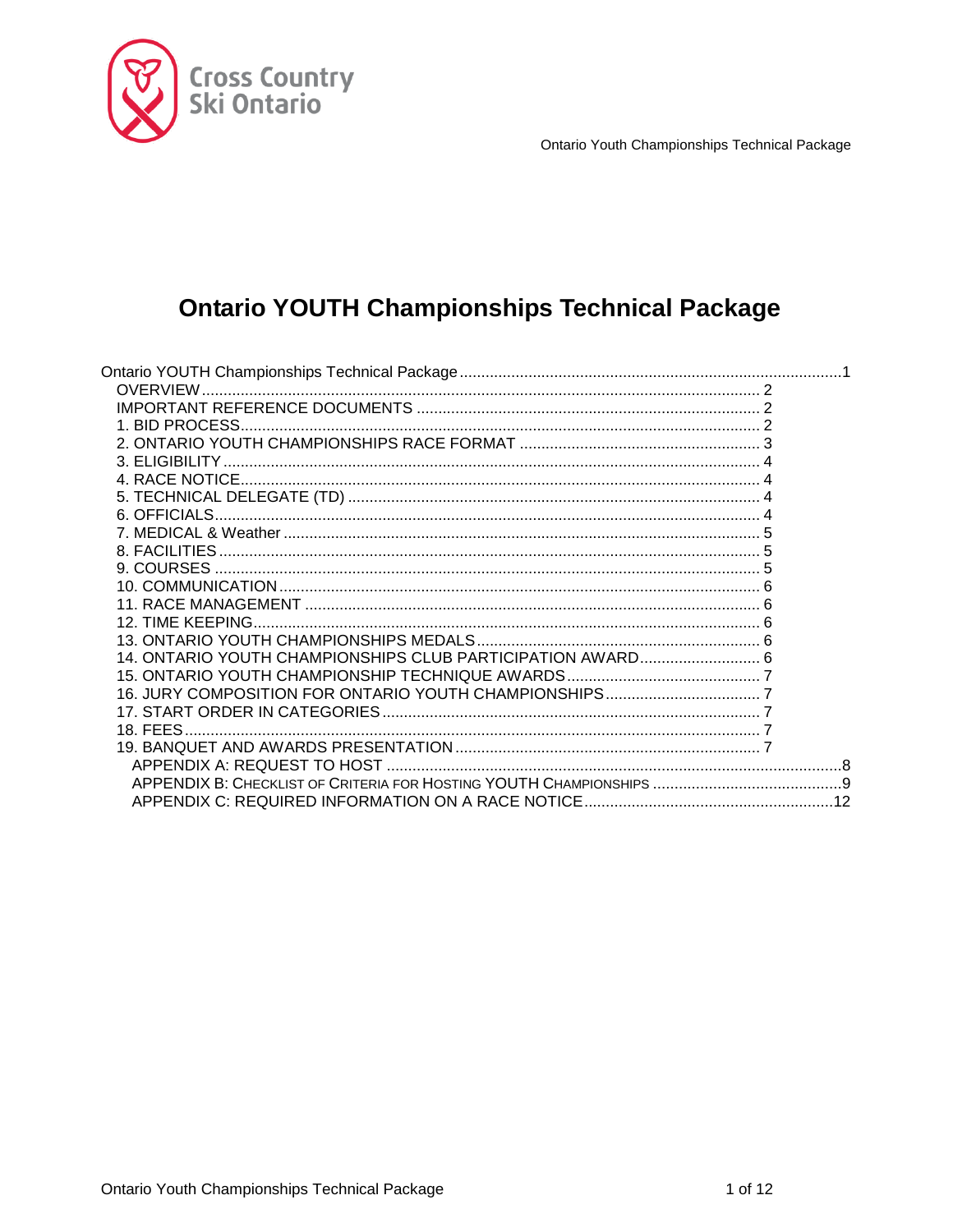

# <span id="page-1-0"></span>*OVERVIEW*

The Cross Country Ski Ontario technical package for the Ontario YOUTH Championships was created to ensure a standard of quality for hosting this event. This document will address the desire for a variety of race formats and how to manage these races. The result of having a standard is to give our athletes a quality experience. The ON YOUTH Championships will target the Learn to Train and early stages of Train to Train.

This technical document will help potential hosts of Ontario YOUTH Championships understand the expectations required to make a successful event. The document has a thorough checklist that will assist the Chief of Competition and Chief of the Organizing Committee in preparing and managing the event.

**Please feel free to contact Cross Country Ski Ontario with any questions you may have regarding the information in this document. Cross Country Ski Ontario will be happy to connect a Technical Delegate who can answer questions and help with the application process, with any club requiring help.**

The Ontario YOUTH Championships is held every year. Dates of the event will be chosen in consultation with the High Performance Committee and Event Organizing Committee. **Late February to early/mid March are target dates, but final dates will be determined once Ontario Cup race series is finalized.**

### **DEFINITIONS**

- 1. CCC Cross Country Ski de Fond Canada is the National governing sport body for the sport of cross country skiing.
- 2. XCSO Cross Country Ski Ontario is the Provincial governing sport body for cross country skiing.
- 3. TD Technical Delegate is the delegate of the sanctioning body (CCC or XCSO) to the organizing body, and is a guarantor for CCC (and XCSO) that the competition is conducted in accordance with the ICR.
- 4. Alternate Course located at the original host race site but on a different course because of poor snow conditions, or a force majeure.
- 5. Backup Course located at a different venue in the same District in the event of poor snow conditions, or a force majeure.
- 6. EOC Event Organizing Committee

# <span id="page-1-1"></span>*IMPORTANT REFERENCE DOCUMENTS*

- 1. CCC's Competition Model [http://xco.org/hp/temporar/RevisedCompetitionModel\\_April%20209.pdf](http://xco.org/hp/temporar/RevisedCompetitionModel_April%20209.pdf)
- 2. CCC Officials' Manual V2.2 (Rev November 2009) [\(http://www.cccski.com/getmedia/79317bda-f719-4390-a8cd](http://www.cccski.com/getmedia/79317bda-f719-4390-a8cd-a7636ef63ba9/CompetitionOfficialsHandbookv34.pdf.aspx)[a7636ef63ba9/CompetitionOfficialsHandbookv34.pdf.aspx](http://www.cccski.com/getmedia/79317bda-f719-4390-a8cd-a7636ef63ba9/CompetitionOfficialsHandbookv34.pdf.aspx) )

### <span id="page-1-2"></span>*1. BID PROCESS*

Please note: In hopes of increasing participation and ensuring stability in hosting, XCSO is accepting bids to host for 2 consecutive years Ontario Youth Championships. Clubs which apply to host should indicate if they are applying to host both 2020 & 2021 Youth Championships OR the 2020 Youth Championships.

1.1 Bid for Events – A club that wishes to host the 2020 & 2021 OR the 2020 Ontario Youth Championships must submit a request (APPENDIX A – Request to Host-also available as a word document) to Cross Country Ski Ontario to [admin@xcskiontario.ca.](mailto:admin@xcskiontario.ca) The club is responsible for knowing the Ontario Youth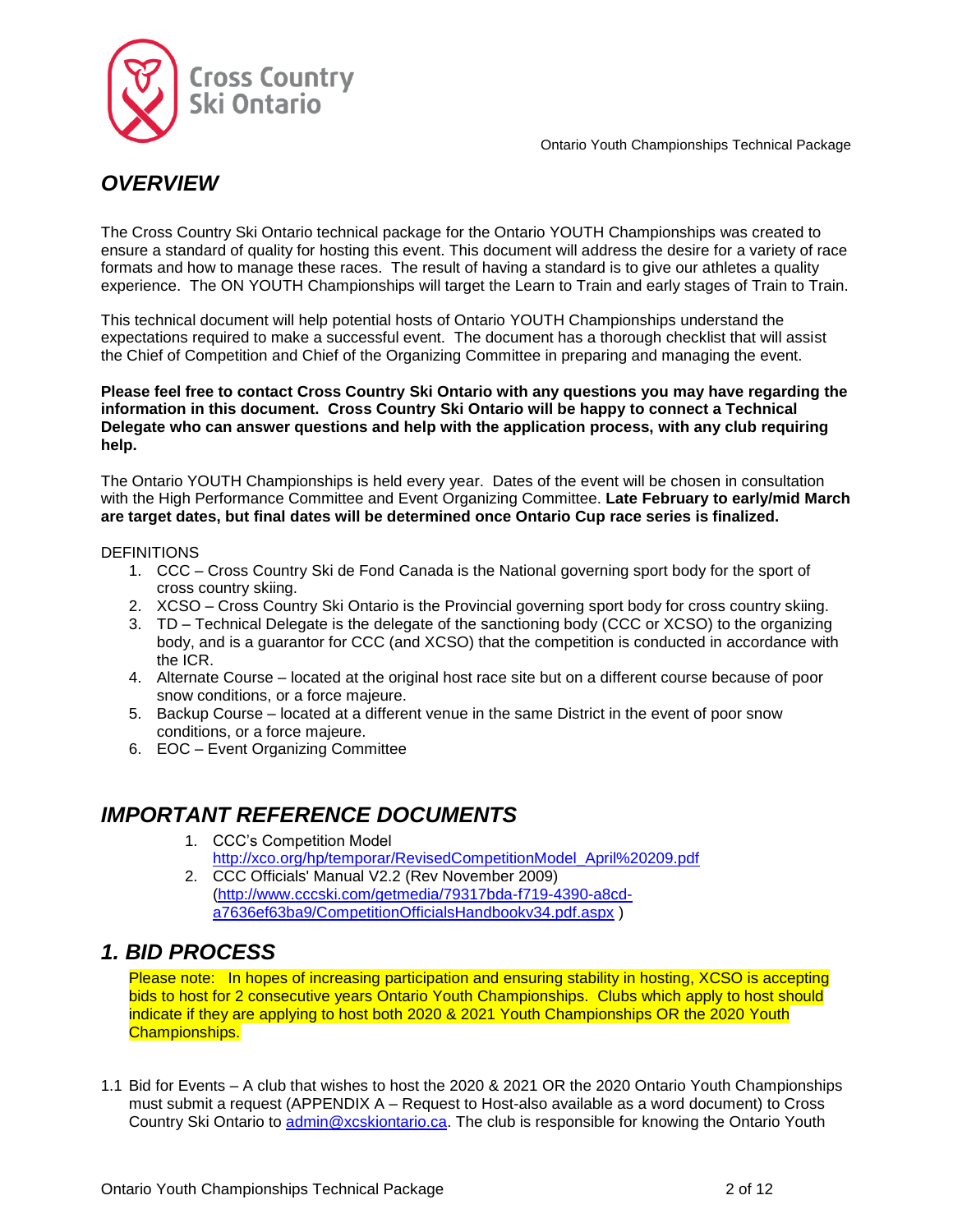

Championships requirements, and rules and regulations as outlined by Cross Country Canada. The host will need to find and identify a backup location in their district. **Bid documents to be released separately.**

- 1.2 The Host Club must run a registered Jackrabbit program.
- 1.3 Process The Request to Host form and the checklist (APPENDIX B Checklist of Criteria) of requirements for hosting will need to be attached with each request.
- 1.4 The Ontario YOUTH Championships will be held separately from an Ontario Cup event and not by a club hosting an OCup in the same season.
- 1.5 There should be no conflicting events with different distances or techniques run on the same day at the same site as an Ontario YOUTH Championships; i.e., No loppets or club championships, or other events.

# <span id="page-2-0"></span>*2. ONTARIO YOUTH CHAMPIONSHIPS RACE FORMAT*

- 2.1 The races will normally be run over a weekend. Final dates to be determined.
- 2.2 Pre-Race Day The course must be marked for pre-skiing one day prior to the race day.
- 2.3 Technique Both classic and free technique races must be included.
- 2.4 Suggested Race Types
	- 2.4.1 Interval Starts
	- 2.4.2 Relays
	- 2.4.3 Mass Starts (use Interval Start results for Start Order)

2.4.4 Pursuit Events (One-day or Two-day) For the second leg of a pursuit, racers who are more than 2 minutes behind the starting time will be started every 10 seconds and will have their final times adjusted to reflect actual pursuit total times

- 2.4.5 Team Sprints
- 2.4.6 Fun Type Events
- 2.5 Start Types

2.5.1 Interval starts (30 seconds is recommended). Race officials may alter this separation, if conditions and capabilities warrant.

2.5.2 Pursuit Events: Same day pursuits are preferred.

2.5.4 Relays - mass start with teams of 3 members each. Lap distance to be per sprint distances in Table 2.6 with one lap per member with a male category, a female category and a mixed category. 2.5.5 Team Sprints

2.6 Distances by Category and category guidelines. Please note that there is some limited flexibility with categories due to the implementation of the new Competition Model. However, focus on these specific YOB (for 2018 season) is imperative.

| Category                         | <b>YOB</b> | <b>Sprint</b><br><b>Distance</b><br>м | Same day or<br>double Pursuit<br><b>Combined total</b><br>KM. | Relay<br>Max<br><b>KM</b> | <b>Reg Classic</b><br>Min/Max<br>KМ | <b>Reg Free</b><br>Min/Max<br>КM |
|----------------------------------|------------|---------------------------------------|---------------------------------------------------------------|---------------------------|-------------------------------------|----------------------------------|
| Pee Wee<br>Girls/Boys            | 2009-2010  | 100-300                               | 3                                                             | $1.5 - 2$                 | $1 - 3$                             | $1 - 3$                          |
| <b>Mini Midget</b><br>Girls/Boys | 2007-2008  | 100-300                               | 4                                                             | $2 - 3$                   | $2 - 3$                             | $2 - 3$                          |
| <b>Midget</b><br>Girls/Boys      | 2005-2006  | $200 - 400$                           |                                                               | $2.5 - 3$                 | $3 - 5$                             | $3 - 5$                          |
| <b>Para-Nordic</b>               |            | 100-300                               | າ                                                             | <b>TBD</b>                | $500-1.5$                           | $500-1.5$                        |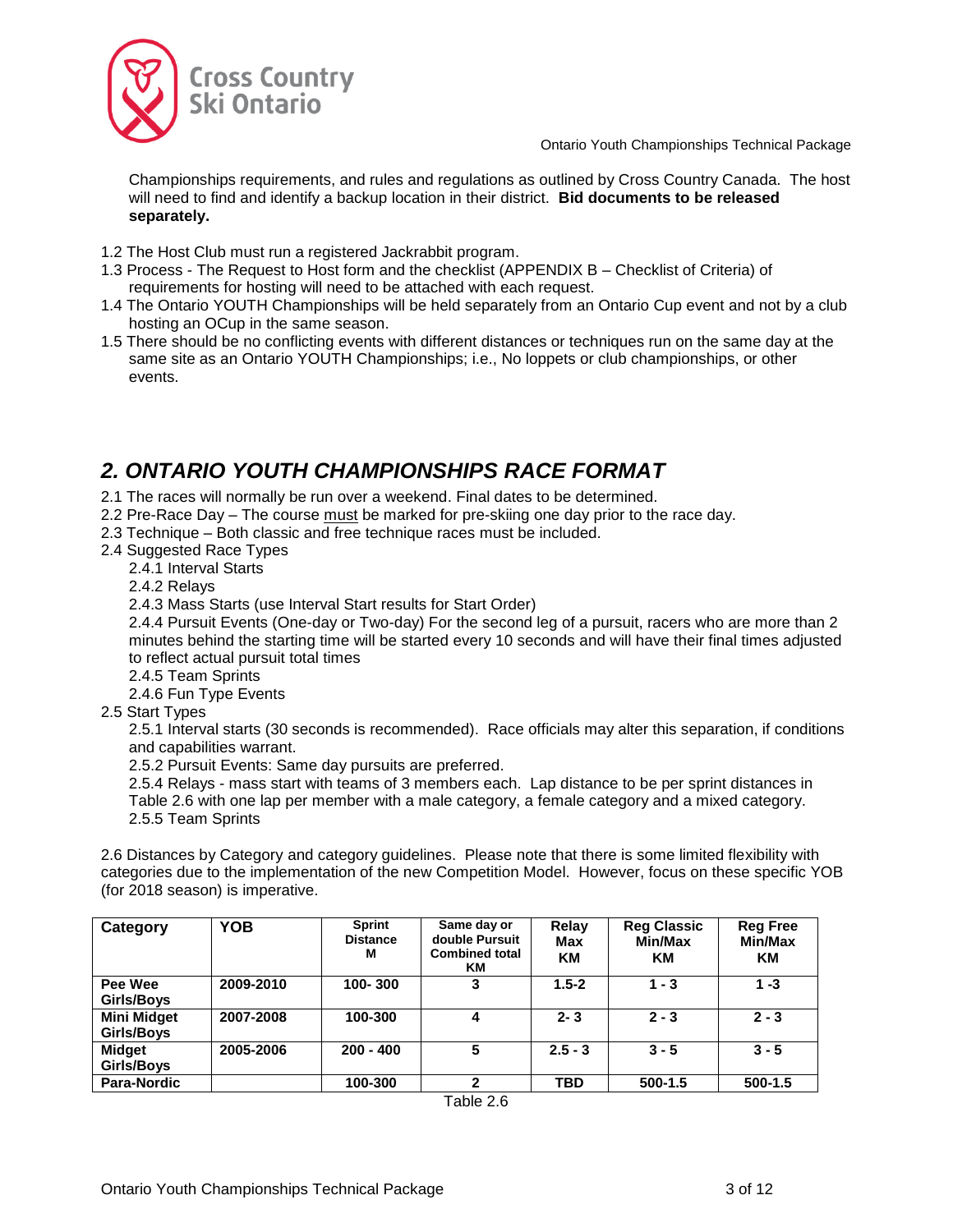

# <span id="page-3-0"></span>*3. ELIGIBILITY*

3.1 YOB 2005 to YOB 2010.

# <span id="page-3-1"></span>*4. RACE NOTICE*

- 4.1 A draft must be available for review by the Technical Delegate, Youth Committee and High Performance Committee at least 60 days prior to the event along with course profiles or descriptions. (Appendix C: Required Information on a Race Notice)
- 4.2 If any topic in this package is not covered in the race notice (e.g. Medical and emergency, or level of Officials), the Technical Delegate will need to know the organizers plans.
- 4.3 The Race Notice should be available on the XCSO website at least 30 days before the event.
- 4.4 Back up location should be contacted 2 weeks prior to the event when snow conditions are a problem. In the event of a cancellation, the announcement of a changed venue will be made the Tuesday before the event.

# <span id="page-3-2"></span>*5. TECHNICAL DELEGATE (TD)*

- 5.1 A Technical Delegate will be selected from a pool of Cross Country Ontario Technical Delegates and appointed to the Ontario YOUTH Championships. Every effort will be made to assign a Technical Delegate from a different District than the host District. Cross Country Ontario will assign the Technical Delegate at least 60 days prior to the event.
- 5.2 Duties of the Technical Delegate are to advise and assist the organizing committee and ensure a safe event for all. (CCC 304 & 302.1)
- 5.3 Reimbursement The EOC must reimburse the TD for reasonable expenses, accommodation and travel rate per kilometer or, if travelling a long distance, the airfare; according to policies set by the XCSO Board.
- 5.4 Technical Delegate needs to be at the race site at least the day prior to the event to inspect the competition venue prior to official training on the course.
- 5.5 Prior to the competition the TD will need to be in contact with the Chief of Competition and the Chief of the Event Organizing Committee (EOC) and approve the race notice well in advance: 60 days prior to the event.
- 5.6 The TD will decide if an alternate course, backup course, (or changes in a proposed course) should be used due to poor snow conditions or conditions caused by force majeure.
- 5.7 During the competition the TD will follow the procedure as governed by CCC Rules.
- 5.8 Within ten days after the competition, the TD will write a detailed report and distribute this to the Chief of the Organizing Committee, Chief of Competition, Cross Country Ski Ontario Technical Chair and XCSO Administrator. The report should include pre race organization, race day and post race details. Any sanctions applied should also be documented and sent in at this time. This TD report form will be available from the XCSO web site.

# <span id="page-3-3"></span>*6. OFFICIALS*

- 6.1 The Chief of Competition, must be a currently certified Level 2 Official or above. The Chief of Competition must have experience coaching or working with Learn to Train athletes, and must be familiar with the Long Term Athlete Development Model.
- 6.2 Chief of Stadium, Course, and Time Keeping must be currently certified at Level 2 or above.
- 6.3 The Chief of Competition will assign the positions from a pool of officials in their own club or District to minimize organizational costs.
- 6.4 Reimbursement The organizers (club and District) may reimburse the Officials for reasonable expenses. XCSO will not reimburse officials.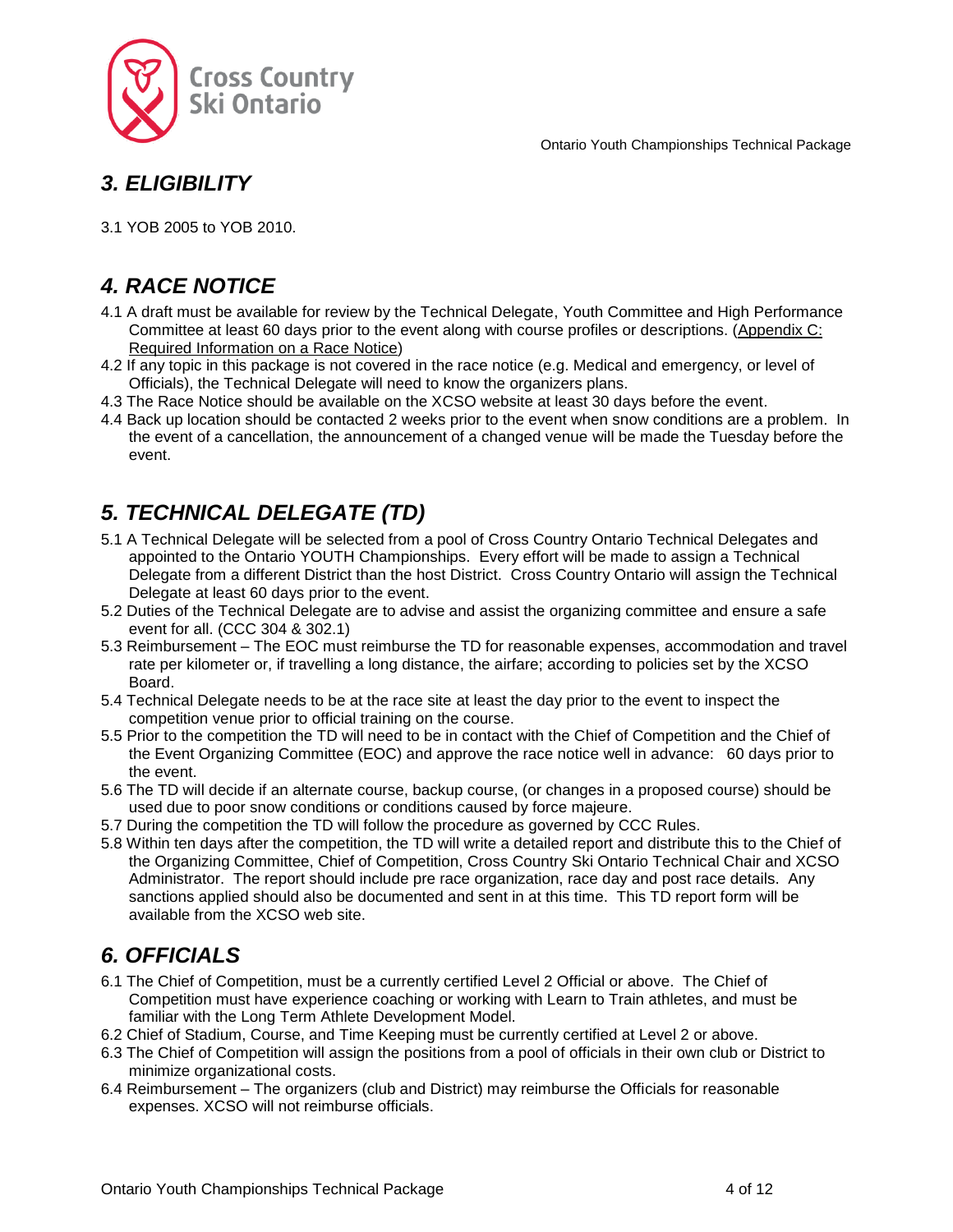



6.5 The Chief of Competition will run the team leaders meeting (with the help of the Race Secretary) prior to the race events.

# <span id="page-4-0"></span>*7. MEDICAL & Weather*

The Regulations require (ICR 302.3.8) the chief of medical and rescue services is responsible for the organization of all medical and first aid arrangements and for the quick transport of patients to the nearest appropriate medical facility.

The **first aid and medical services** must be fully operational during all official training times.

While not stated in the regulation the services must be available during all races.

- 7.1 There must be a documented Emergency and Medical plan.
- 7.2 Certified Adult First Responders must be available.
- 7.3 A snowmobile with operator and a fully stocked rescue toboggan must be available for emergency response.
- 7.4 A private examination room with its own entrance should be on site.
- 7.5 Oxygen and AED must be on site for all training and race days.
- 7.6 A full medical facility in the host community must be accessible to ensure the safety of participants
- 7.7 In the event of cold temperatures, races will be delayed or cancelled when temperatures are lower than -18C. If athletes below age category mini-midget are present, the minimum is -15C.

# <span id="page-4-1"></span>*8. FACILITIES*

Pls Note!

- 8.1 Wax area should be provided either in the chalet or in a warm and dry designated area with walls and a roof. The wax area must have hydro or engine generated electricity to allow for a minimum of ten teams to wax their skis simultaneously. As well, the area must be vented to allow fumes to escape.
- 8.2 A chalet with heat, concession, change rooms, and potable water to accommodate 200 + volunteers/competitors/competitor's support staff. Wheelchair accessibility is required.
- 8.3 Enough portable toilets or flush toilets (one wheelchair accessible) on the site to handle 200+ people.
- 8.4 An isolated computer results room with a door.
- 8.5 A volunteer and officials' area to store gear during the event, not in the computer or emergency examination room.
- 8.6 Parking for 50+ vehicles of various sizes with para-nordic designated parking spots.
- 8.7 Start and Finish areas must have hydro or engine generated electricity to run computers and large display clock. Timing huts are essential for volunteers with electronic scoring equipment.
- 8.8 Results Board All results will be posted on a board that is convenient to competitors but not near the computer room.
- 8.9 Post-race recovery drink must be available at finish area. Reasonably priced food must be available at the event.

# <span id="page-4-2"></span>*9. COURSES*

- 9.1 Courses must be safe, fair, and meet technical and grooming standards as stated in ICR 312.
- 9.2 Course must accommodate all levels of racers.
- 9.3 Back Up The back up course should be in the same District and will be noted on the race notice in case of poor snow conditions or conditions created by force majeure.
- 9.4 Grooming Power tilling with mechanical snow moving must be available.
- 9.5 Pre-Race Course Course must be prepared the day prior to the race to accommodate pre-race training.
- 9.6 Pre-Season Course should be groomed and maintained to deal with minimal snow cover.
- 9.7 Winter Preparation Course should be packed and groomed throughout the winter to ensure a solid base.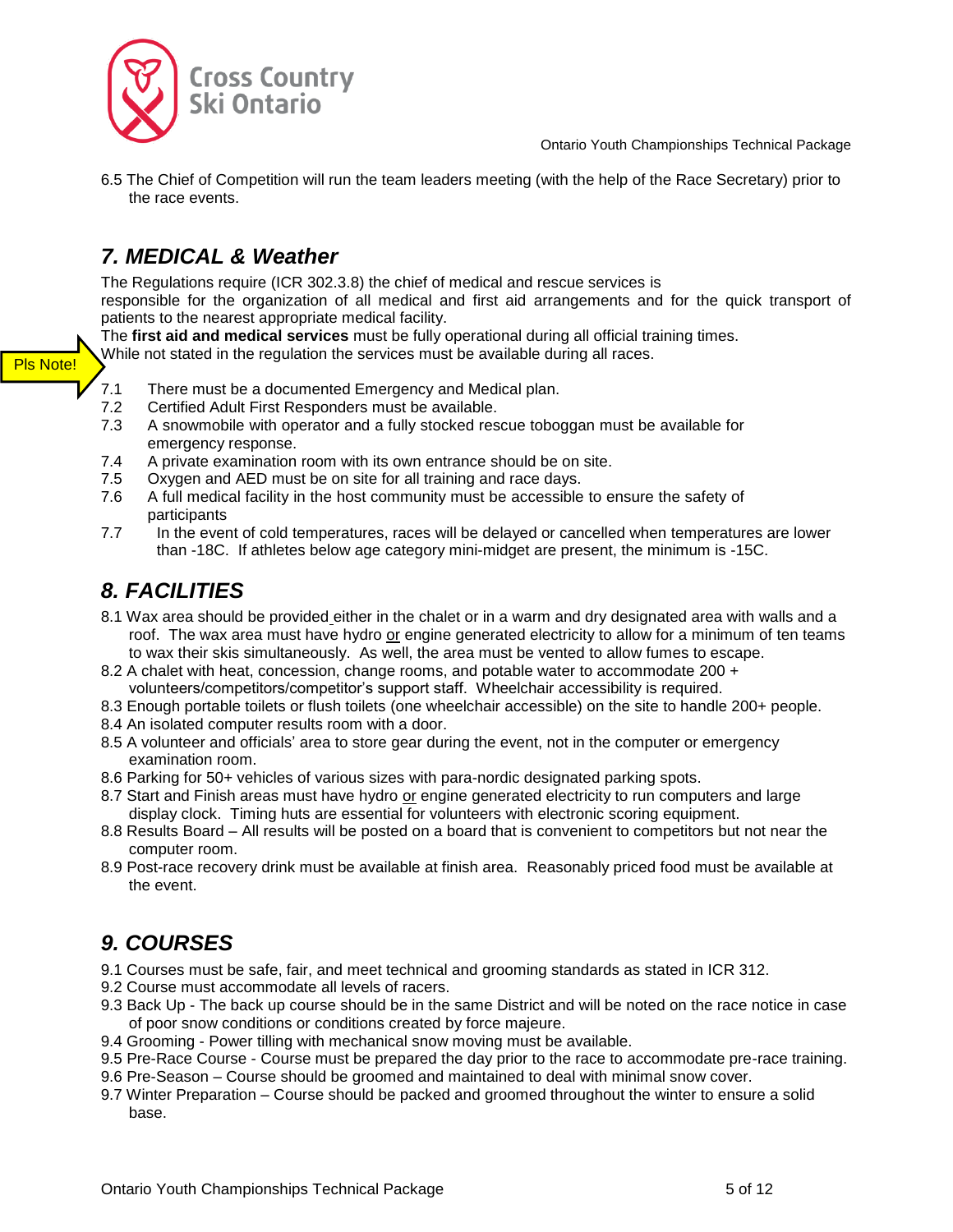

9.8 Technique – Trails must be in accordance with CCC regulations for specific techniques as stated in ICR 314.

# <span id="page-5-0"></span>*10. COMMUNICATION*

- 10.1 Type of Radio- A VHF or UHF frequency with a minimum of two channels will need to be used.
- 10.2 The Technical Delegate, Chief of Competition, Chief of Course, Chief of Stadium, and qualified first aid service provider will each need radios. Other positions recommended to have radios are start, finish, timing and scoring plus as many on-course radios as are considered required for safety.

### <span id="page-5-1"></span>*11. RACE MANAGEMENT*

- 11.1 Software –CCC approved race management system is currently Zone4.
- 12.2 Registration should be on-line with a cut-off at least 4 days prior to the event to allow for banquet and temporary shelter plans to be completed.
- 12.3 A confirmation list of competitors should be posted on the event web site once registration is closed and updated to include and changes agreed by the Competition Secretary.
- 11.4 Official Results Official results should be forwarded to XCSO within one day of the competition of the races, preferably by electronic means. The identity of a link to the host web site is acceptable provided the results contain all the requisite data to constitute Official Results. (Jury members, weather, time, and date).

### <span id="page-5-2"></span>*12. TIME KEEPING*

.

12.1 All Starts – A minimum requirement is manual start with plunger for splits and finish and/or printing stop watches. Electronic timing is strongly encouraged.

# <span id="page-5-3"></span>*13. ONTARIO YOUTH CHAMPIONSHIPS MEDALS*

- 13.1 Provider XCSO will provide Ontario YOUTH Championships medals for the event.
- 13.2 Recipients The top three finishers in each YOB with both boys and girls both receiving medals.

13.3 Chocolate bars or snack bars  $\odot$  to all

### <span id="page-5-4"></span>*14. ONTARIO YOUTH CHAMPIONSHIPS CHAMPIONSHIP BANNER*

14.1 Points will be awarded as follows:

| Place                                                   | Points awarded |  |
|---------------------------------------------------------|----------------|--|
| 1 <sub>st</sub>                                         |                |  |
| 2 <sub>nd</sub>                                         | 5              |  |
| 3 <sup>rd</sup>                                         |                |  |
| 4 <sup>th</sup>                                         | 3              |  |
| 5 <sup>th</sup>                                         | 2              |  |
| $6^{th}$ +                                              |                |  |
| All placings 6 <sup>th</sup> and lower receives 1 point |                |  |

14.2 The banner will be awarded to the club that accumulates the most points over the course of the event. Calculation of points is the responsibility of the OC.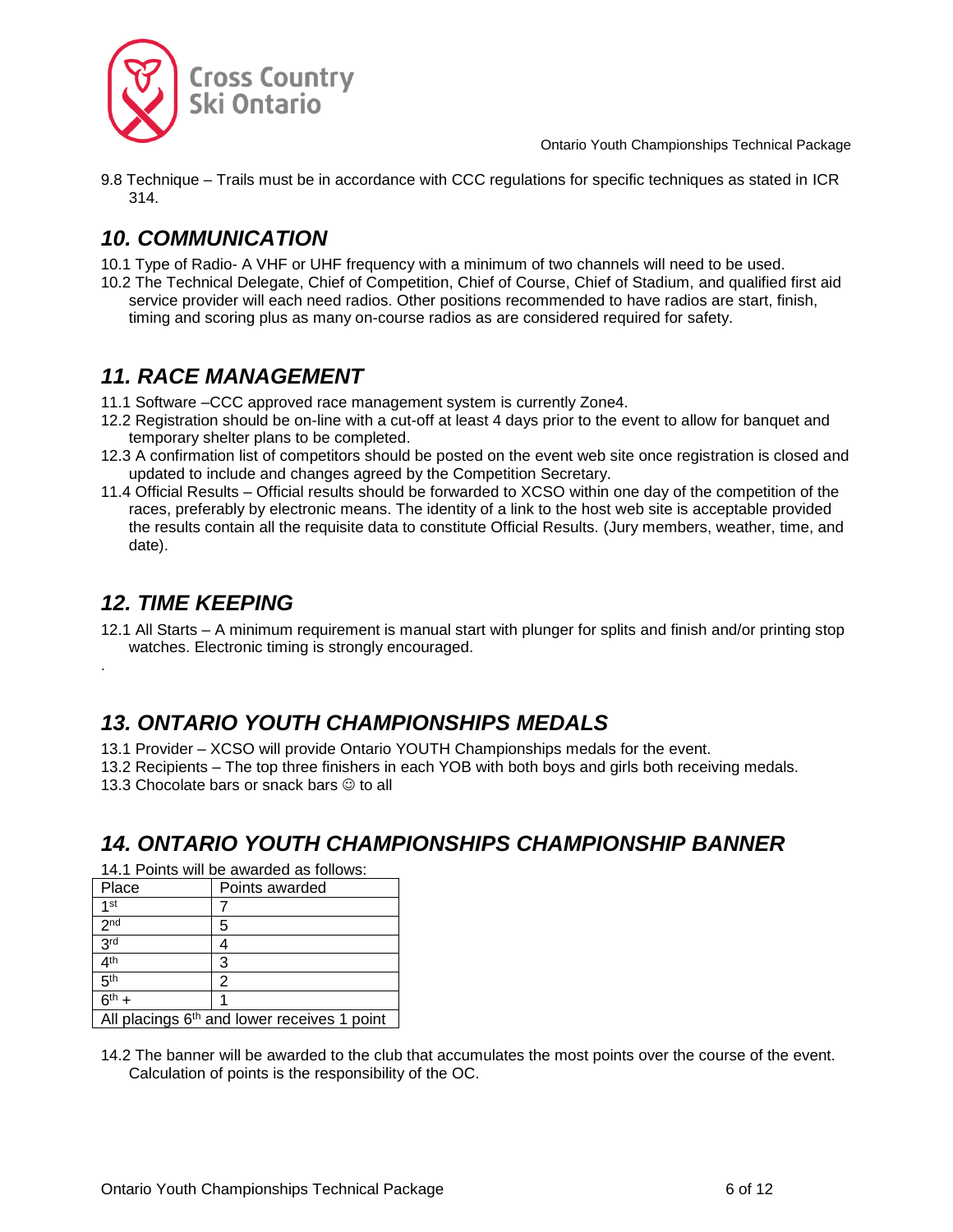

### <span id="page-6-0"></span>*15. ONTARIO YOUTH CHAMPIONSHIP TECHNIQUE AWARDS*

15.1 Both classic and free technique awards to be awarded in each category to be provided by XCSO. Technique awards will be arranged and organized by XCSO Coaching Development Coordinator

# <span id="page-6-1"></span>*16. JURY COMPOSITION FOR ONTARIO YOUTH CHAMPIONSHIPS*

16.1 The jury will consist of:

- the TD who is chair of the Jury
- the Assistant TD (if any)
- the Chief of Competition
- XCSO Representative (or a Visiting Team Coach if unavailable)

# <span id="page-6-2"></span>*17. START ORDER IN CATEGORIES*

17.1 Interval Starts – Racers should be randomized in a single group for each category.

- 17.2 Mass Starts To ensure a fair start order an Interval Start race should precede a Mass Start race. The start order of the latter can be taken from the results of the former.
- 17.3 RELAYS and TEAM SPRINTS All athletes will be randomly assigned to mixed teams according to age group. It would act as a great way for athletes to get to know others from outside of their club and continue to grow their network of friends within the ski community. Recommended process for making teams of 3 is to divide the first race result into thirds and randomize the order within the third. Skiers can then be picked from top 3<sup>rd</sup>, 2<sup>nd</sup> 3<sup>rd</sup> and bottom 3<sup>rd</sup> in order. If the field will not divide exactly by 3 make up Midget teams with leading Pee Wees and Pee Wee teams with slower Midgets. For a team sprint with 2 team members the process would be to divide the results in to 2 and randomize.

# <span id="page-6-3"></span>*18. FEES*

- 18.1 Entries and fees must be in the hands of the Organizing Committee by the deadline stated in the Race Notice and prior to the first race. There will be no refunds for athletes who do not start.
- 18.2 Late entries will not be accepted.
- 18.3 Entry fees are to be determined by the organizing committee. (Acceptable fee range could be determined by XCSO)

# <span id="page-6-4"></span>*19. BANQUET AND AWARDS PRESENTATION*

- 19.1 Event must include a banquet geared to the targeted age groups with respect to food choices, timelines (around 2 hours long) and possible activities at the banquet
- 19.2 Technique Awards will be presented at the banquet.
- 19.3 Awards should be arranged at suitable intervals during the day and be based on unofficial results.
- 19.4 Order of awards presentation is 3rd, 2nd, 1st.
- 19.5 Club Championship Banner to be presented at the end of the Awards Presentation on the last day.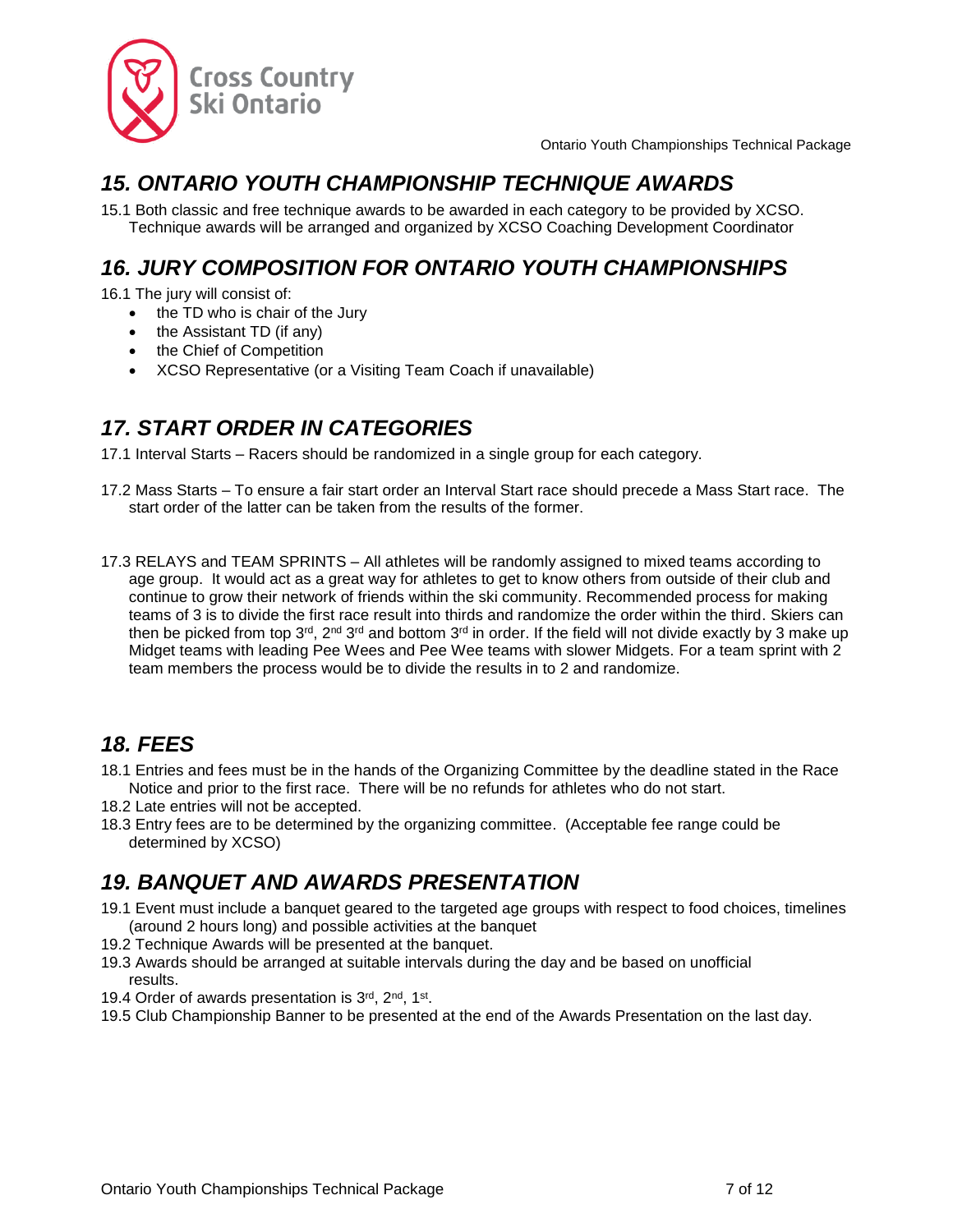

### **APPENDIX A: REQUEST TO HOST**

<span id="page-7-0"></span>Name of Club:

Proposed dates:

1. 2.

Location/Venue:

Back up Location:

Contact Information: Please provide major officials contact information below

| <b>Position</b> | Name | Email | Phone | <b>Official</b><br>Level |
|-----------------|------|-------|-------|--------------------------|
| Organizing      |      |       |       |                          |
| Committee Chair |      |       |       |                          |
| Chief of        |      |       |       |                          |
| Competition     |      |       |       |                          |
|                 |      |       |       |                          |
|                 |      |       |       |                          |
|                 |      |       |       |                          |
|                 |      |       |       |                          |
|                 |      |       |       |                          |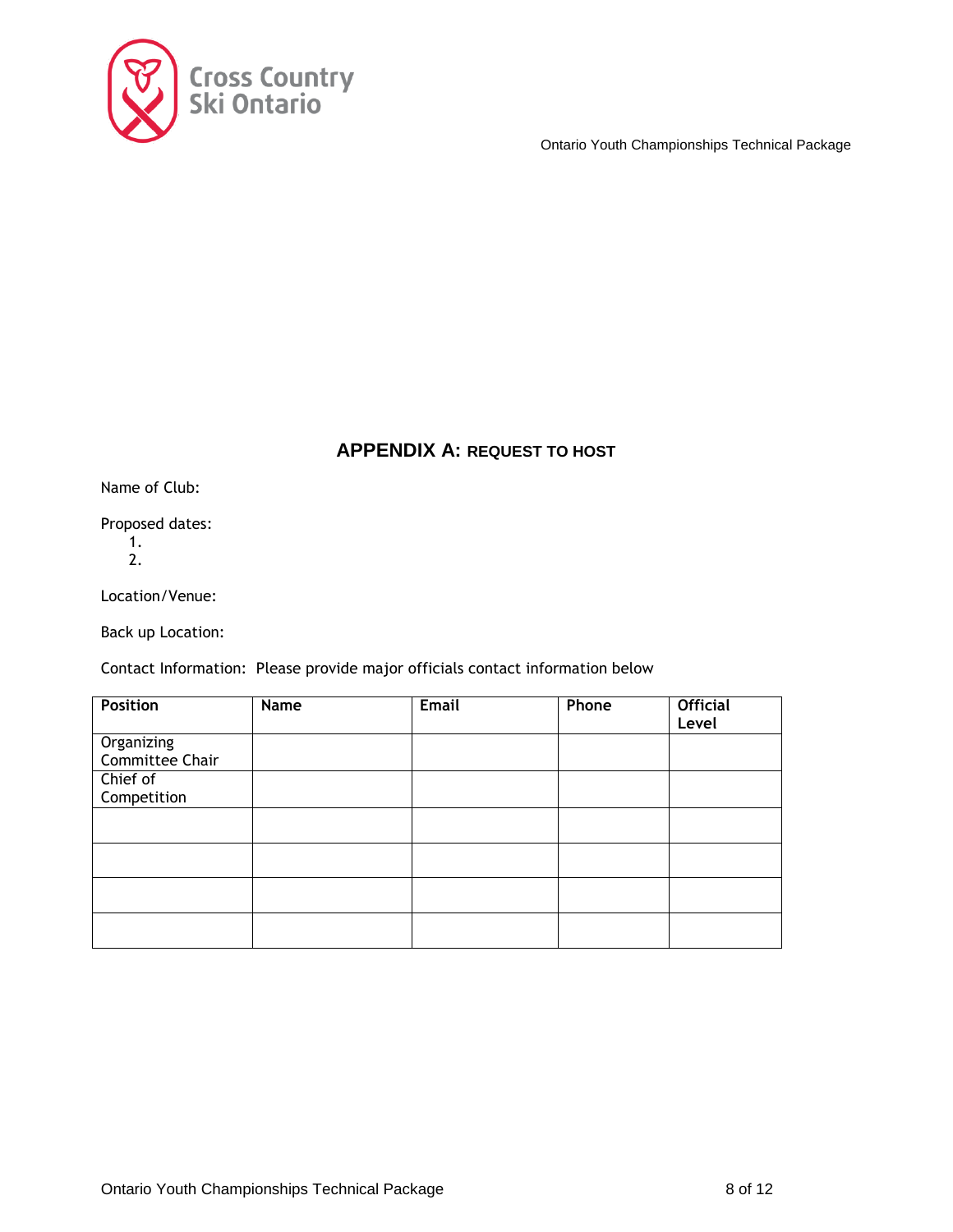

### **APPENDIX B: CHECKLIST OF CRITERIA FOR HOSTING YOUTH CHAMPIONSHIPS**

<span id="page-8-0"></span>**Please read over the check list to help your organization to determine if your facility is capable of hosting an Ontario Cup race***. Items not checked must have a solution described on a separate sheet.*  **The event organizing committee should also be totally familiar with the back up site facility named on their event "Request to Host" application.**

#### **Physical Facilities**

| Host   | <b>Backup</b> |                                                                                                                                              |
|--------|---------------|----------------------------------------------------------------------------------------------------------------------------------------------|
| $\Box$ | o             | Building to handle 200 + volunteers/athletes/coaches/support staff.                                                                          |
| $\Box$ | $\Box$        | Building must be adequately heated.                                                                                                          |
| $\Box$ | o             | Building to have available change rooms - male and female.                                                                                   |
| $\Box$ | $\Box$        | Potable drinking water on site (bottled or tap).                                                                                             |
| $\Box$ | $\Box$        | Separate room for computer scoring with a door in the building (or a completely<br>separate building).                                       |
| $\Box$ | o             | Nutritious concession stand or cafeteria on site.                                                                                            |
| $\Box$ | $\Box$        | Separate first aid room or examination room for privacy in the building or separate<br>building.                                             |
| $\Box$ | o             | Separate wax room in the chalet or separate building/tents to handle 50+ waxers.                                                             |
| $\Box$ | $\Box$        | Wax room must be well ventilated and have 200 amp plus service to handle multiple<br>irons, hot air guns and drills                          |
| $\Box$ | o             | Washroom in chalet and/or portable toilets capable of handling 100+ people.                                                                  |
| $\Box$ | $\Box$        | Parking for 50+ vehicles of various sizes – cars, vans and buses.                                                                            |
| $\Box$ | o             | Bulletin board away from computer room.                                                                                                      |
| $\Box$ | $\Box$        | Insulated and/or heated timing shack at finish to accommodate timing volunteers.                                                             |
| $\Box$ | $\Box$        | Timing hut needs to have electricity or an alternative back up source of energy to<br>run large display clock, computers and electric beams. |
| $\Box$ | o             | Adequate room for running a team leaders meeting prior to the race.                                                                          |
| $\Box$ | o             | A volunteer and official's area to store gear during the event, not in the computer or<br>emergency examination room.                        |
| $\Box$ | o             | Hotels and/or Motels and/or lnns to accommodate 200+ people visiting the<br>community.                                                       |
| $\Box$ | o             | Affordable restaurants in the community (smoke-free) to meet the anticipated needs<br>of hungry skiers.                                      |
| $\Box$ | o             | Full medical facilities within short driving distance or alternative solution.                                                               |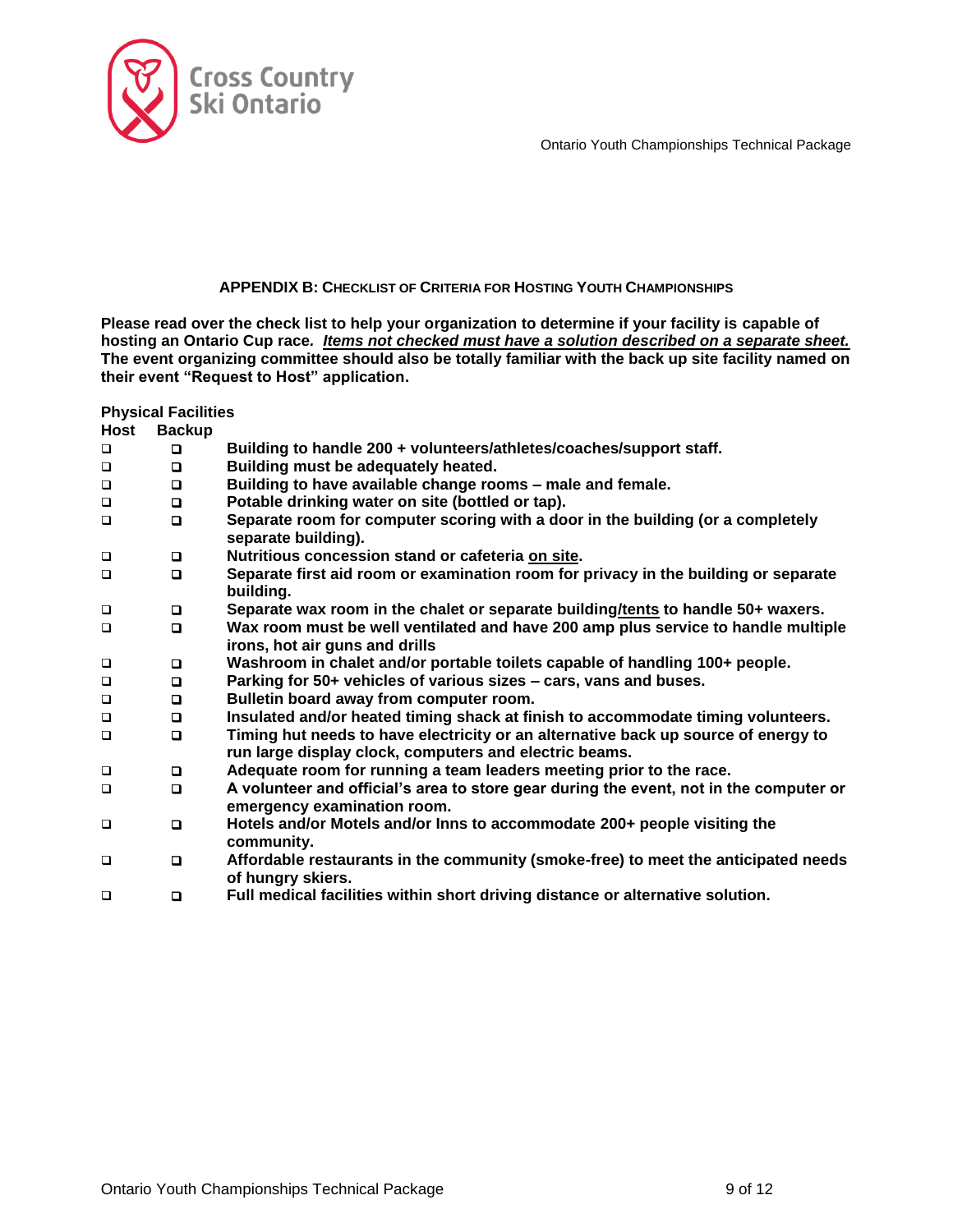

| <b>Officials</b> |               |                                                                                                                                                        |
|------------------|---------------|--------------------------------------------------------------------------------------------------------------------------------------------------------|
| Host             | <b>Backup</b> |                                                                                                                                                        |
| □                | О             | LOC has enough Level 2 Cross Country Canada Officials to support a race in the<br>positions of Chiefs of Competition, Stadium, Course and Timekeeping. |
| □                | □             | Training of Level 1 and 2 officials for the remainder of the needed positions planned<br>for the fall before the event (at the latest).                |
| $\Box$           | □             | At least 40 volunteers who are able to commit to an Ontario YOUTH Championships<br>weekend.                                                            |
| $\Box$           | o             | Volunteers must have written job descriptions; and copies will be kept on file with<br>the Chief of Competition.                                       |
| $\Box$           | O             | Be prepared to pay all reasonable expenses for accommodation and travel for the<br>appointed Technical Delegate.                                       |
| $\Box$           | □             | Organizers may decide to reimburse officials for reasonable expenses.                                                                                  |

#### **Courses**

**Host Backup**

| $\Box$ | $\Box$ | Safe and technical as stated by one third up-hills with a climb between 9% and 18%<br>with some short climbs steeper than 18%, one third undulating utilizing all terrain<br>features and one third downhill demanding a versatile downhill technique.                                                   |
|--------|--------|----------------------------------------------------------------------------------------------------------------------------------------------------------------------------------------------------------------------------------------------------------------------------------------------------------|
| $\Box$ | O      | A course profile and map for each race course will be included with the application.                                                                                                                                                                                                                     |
| $\Box$ | O      | Grooming with power tilling is a must, with mechanical snow moving.                                                                                                                                                                                                                                      |
| $\Box$ | $\Box$ | Grooming for classical technique for individual start competitions, a single track is to<br>be set along the best skiing line of the course.                                                                                                                                                             |
| $\Box$ | O      | Grooming for classical technique for Mass start competitions, 2 tracks must be set for<br>the first 500m and the remainder of the course may be double tracked where<br>appropriate.                                                                                                                     |
| $\Box$ | o      | Grooming for classical technique for the last 75-100m before the finish, the course<br>shall be as straight as possible, and prepared to a minimum width of 6 metres, and set<br>with a minimum of 3 tracks.                                                                                             |
| $\Box$ | o      | Grooming for free technique: the course shall be well packed and graded.                                                                                                                                                                                                                                 |
| $\Box$ | O      | Grooming for free technique: the course must be prepared to a width of 3 to 4 metres,<br>so that the competitors can run without danger and pass unobstructed.                                                                                                                                           |
| $\Box$ | O      | Grooming for free technique for the last 75-100m of the course before the finish, and<br>before the exchange zones in relays, should be as straight as possible, and prepared<br>to a width of 10 metres. This section shall be divided into 3 lanes using coloured<br>course flags, bristles, or paint. |
| $\Box$ | O      | Grooming on downhill sections with tracks: the tracks should follow the best line of<br>the course.                                                                                                                                                                                                      |
| $\Box$ | $\Box$ | Course marking must be so clear that the competitor is never in doubt where the track<br>(course) should go.                                                                                                                                                                                             |
| $\Box$ | o      | Kilometre signs should mark the course at 1km intervals, showing distance skied to<br>this point.                                                                                                                                                                                                        |
| $\Box$ | o      | All junctions and major changes in direction must be marked by highly visible,<br>readable signs.                                                                                                                                                                                                        |
| $\Box$ | O      | The finish zone must comply with ICR 321.2.1, 322.2.1 and 325.2.1                                                                                                                                                                                                                                        |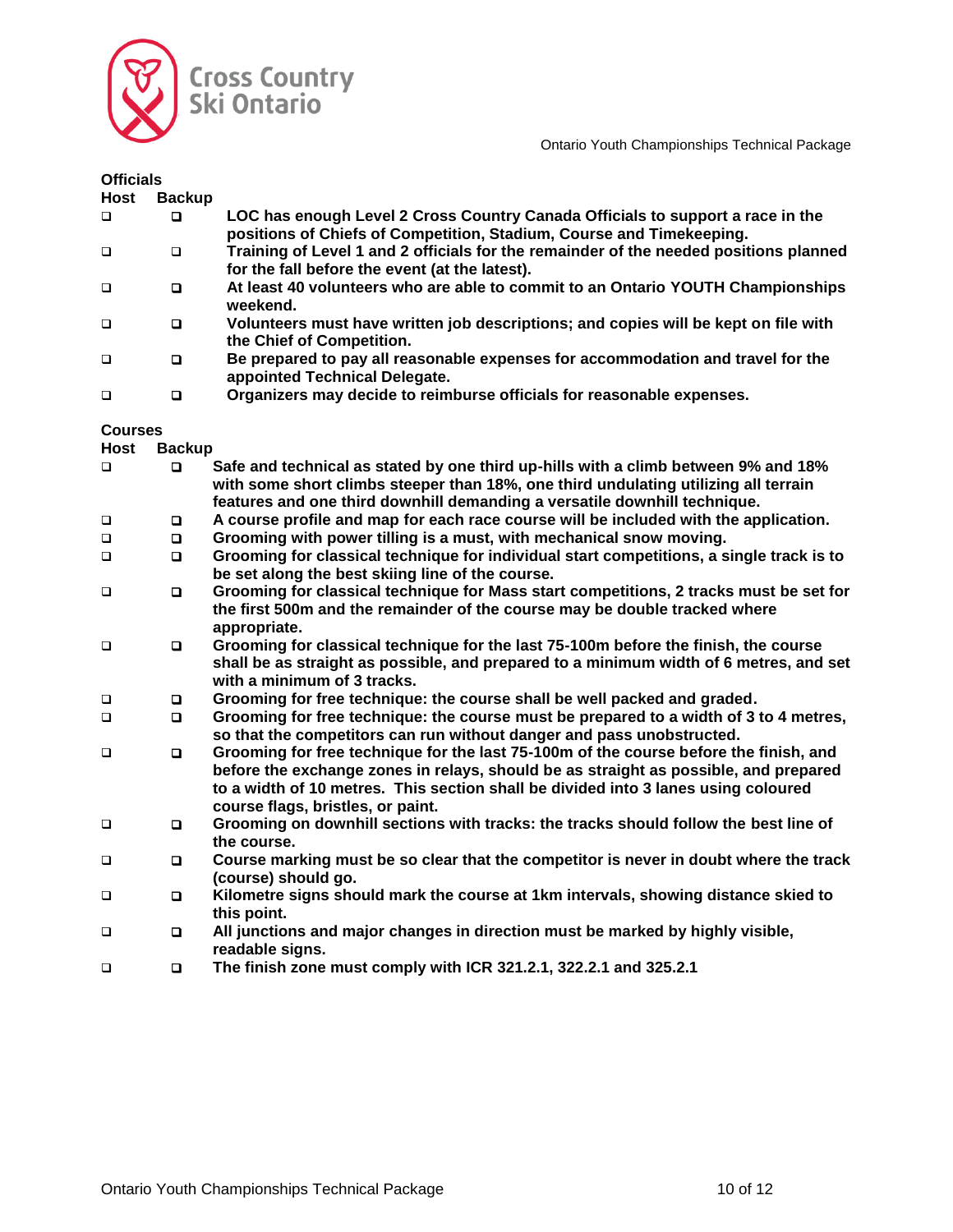

#### **Communication**

- **VHF or UHF frequency radios, with their own channel, will need to be used.**
- **A minimum of 10 radios, with chargers for overnight between event days.**

#### **Race Management**

- **Laptop or Desktop computer running Windows.**
- **A laser printer.**
- **A photocopier.**
- **Software - Zone4 or other authorized package**
- **Separate office isolated from volunteers, ski patrollers, coaches and races. Clearly marked "Authorized Officials Only"**

#### **Time Keeping**

- **A start/finish timing hut to house a minimum of two people and equipment with hydro.**
- **Printer stop watches**